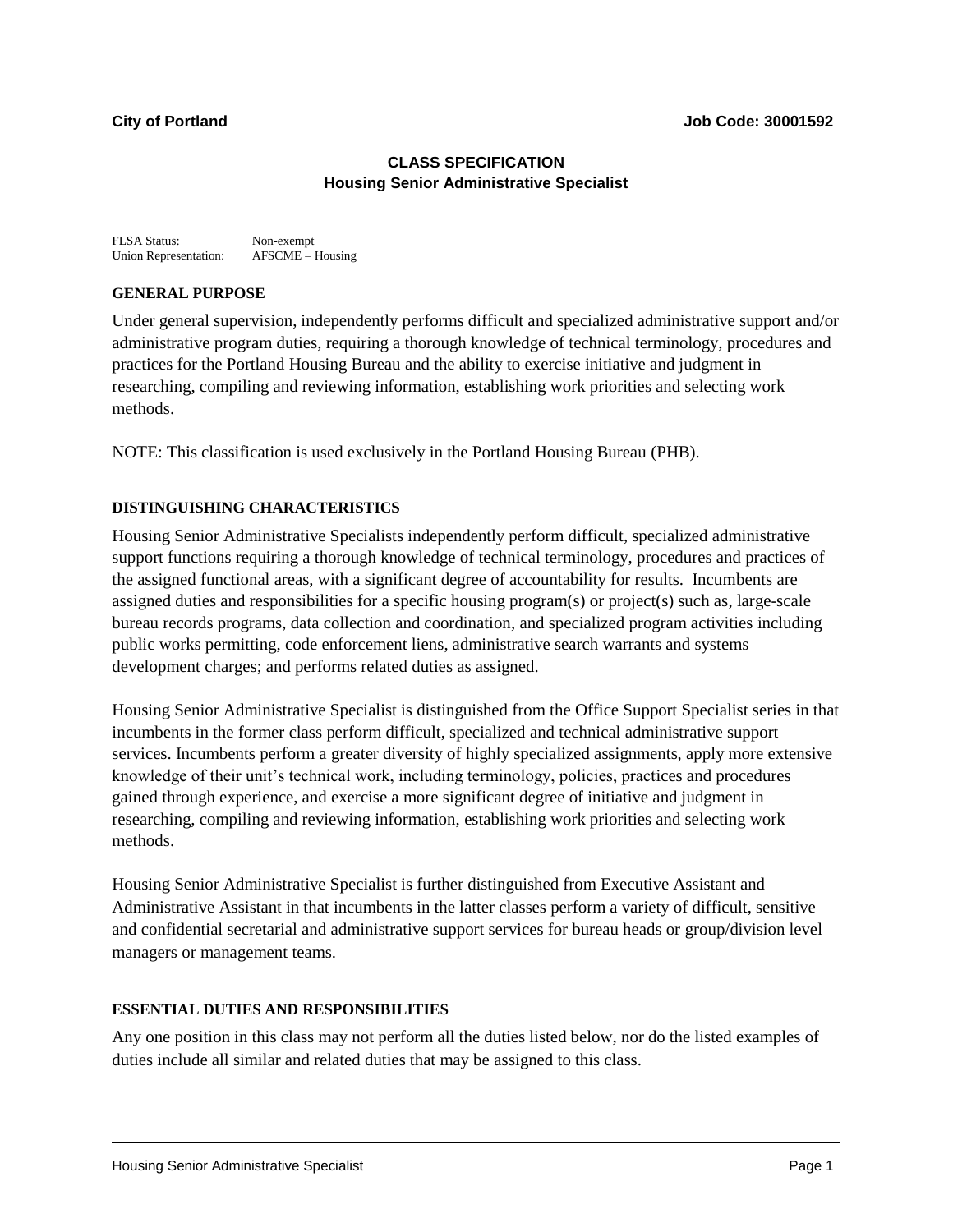- 1. Types, formats, edits, revises, proofreads and prints a variety of narrative, statistical and technical documents, reports, correspondence, memoranda, requests for proposals, agreements, contracts, specifications, hearings complaints and warrants, directories, bureau calendars, ordinances, resolutions, mailing lists, policy statements, manuals, handbooks and other documents and materials ranging from routine to complex; types from rough notes, drafts, modified standard formats and brief oral instructions; creates forms, charts, tables and spreadsheets involving data manipulation; reviews documents for accuracy, completeness and compliance with City requirements; develops, revises and maintains standardized and master documents; composes correspondence, reports and informational materials; copies reports for internal and external distribution; coordinates mailings.
- 2. Researches and assembles information from a variety of sources for the preparation of records and reports; makes arithmetic or statistical calculations; conducts special studies and recommends organizational, procedural or other changes to achieve greater productivity and/or to comply with new City requirements.
- 3. Updates and maintains specialized logs and databases; cross-checks data and applies personal knowledge to identify errors and discrepancies for research and resolution; creates reports, analyses and documents on a daily basis or on request, in compliance with regulatory requirements.
- 4. Organizes, maintains and updates subject, project, tickler and specialized files; maintains and updates file indexes; removes and archives files; copies, compiles and distributes contracts, reports, documents and other materials; updates technical and operating manuals.
- 5. Processes human resources documents and requests; maintains employee personnel files; responds to public records requests and court ordered subpoenas of records; investigates and responds to unemployment claims including gathering information and documentation, generating the City's written response, responding to State of Oregon Employment Department questions and verifying employment history for requestors; organizes staff recognition activities.
- 6. Develops and utilizes spreadsheets, databases and other computer applications to assist with assigned studies, projects and reports.
- 7. With direction, conducts research, analyzes data and drafts policy and procedure documents to address identified program or project needs and issues; makes recommendations based on findings; drafts associated communications materials for review.
- 8. Assists division management and staff in preparation of annual budget request documents; tracks expenditures against budget; types and processes purchase orders and pay requests; prepares budget reports; makes recommendations on staff allocation and calculates financial impacts.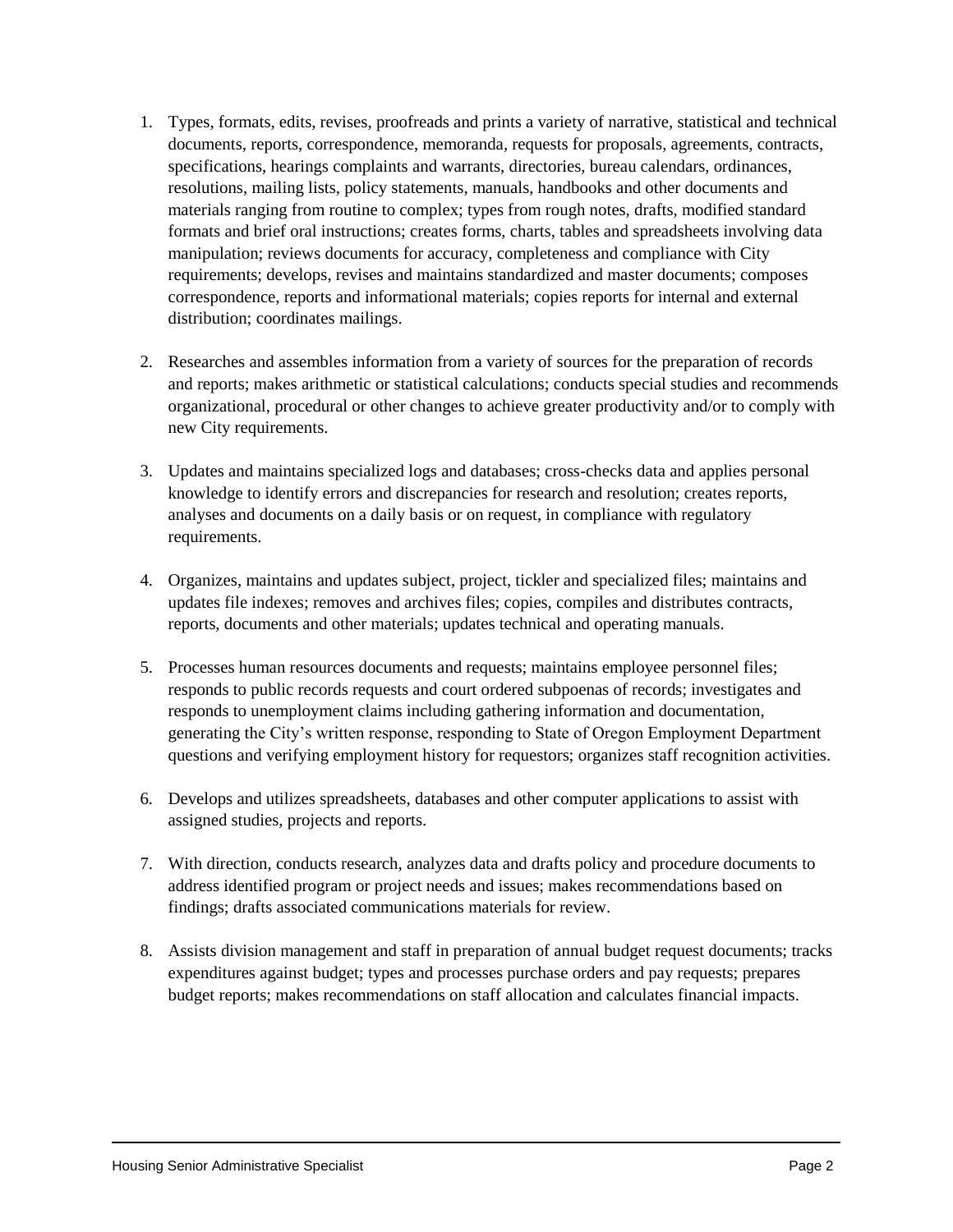# **OTHER DUTIES**

In addition to their assigned program or project duties, incumbents may perform any of the following office support duties, typically as back up to office support staff.

- 1. Greets, answers, screens and refers visitors and telephone calls requiring a high level of customer service, providing information and handling issues that may require sensitivity and the use of sound, independent judgment; conducts research, responds to requests for information and complaints from officials, customers and the public and refers requests or complaints to appropriate staff and/or takes or recommends action to resolve the issues.
- 2. Prepares travel and training requests; makes and confirms travel and other arrangements for conferences and business trips; types itineraries, compiles expense reports and prepares posttravel memoranda; requests reimbursement for petty cash expenditures.
- 3. Attends to a variety of office administrative details; orders and disburses supplies, forms and furniture; keeps inventory of bureau supplies; researches and recommends products and vendors; audits receivables; performs on-line purchasing and receiving; maintains in-house stores for field and office staff; orders and schedules bulk deliveries to offsite facilities; schedules various site tests and field visits; issues work orders and coordinates resolution of building maintenance issues; coordinates bureau moves; coordinates arrangements for janitorial services and set-up and close of office sites; checks out and maintains a log of bureau equipment; prepares work order assignments for contractors; schedules and leads bureau tours.
- 4. Performs payroll duties; records timesheet information; resolves discrepancies and corrects errors; distributes paychecks; trains or arranges for the training of timekeepers on City and bureau timekeeping policies and procedures; researches and calculates time for a variety of purposes
- 5. Attends staff, policy, information and committee meetings and takes meeting notes; types and distributes minutes; generates periodic reports; schedules meeting rooms; prepares materials; coordinates set-up and refreshments.
- 6. Updates and maintains content on bureau intranet and websites.
- 7. Provides backup support to other administrative support staff; may provide guidance, work direction and training to other clerical employees on office practices and procedures.
- 8. Coordinates telecommunications needs for the Bureau; requests telecommunications products, line installations and moves; sets up call groups and distribution schedules; troubleshoots problems with voice or data lines; purchases new and replacement phones and pagers.
- 9. Provides notary services for the Bureau.
- 10. Serves on City advisory committees as representative for the Bureau and for special projects.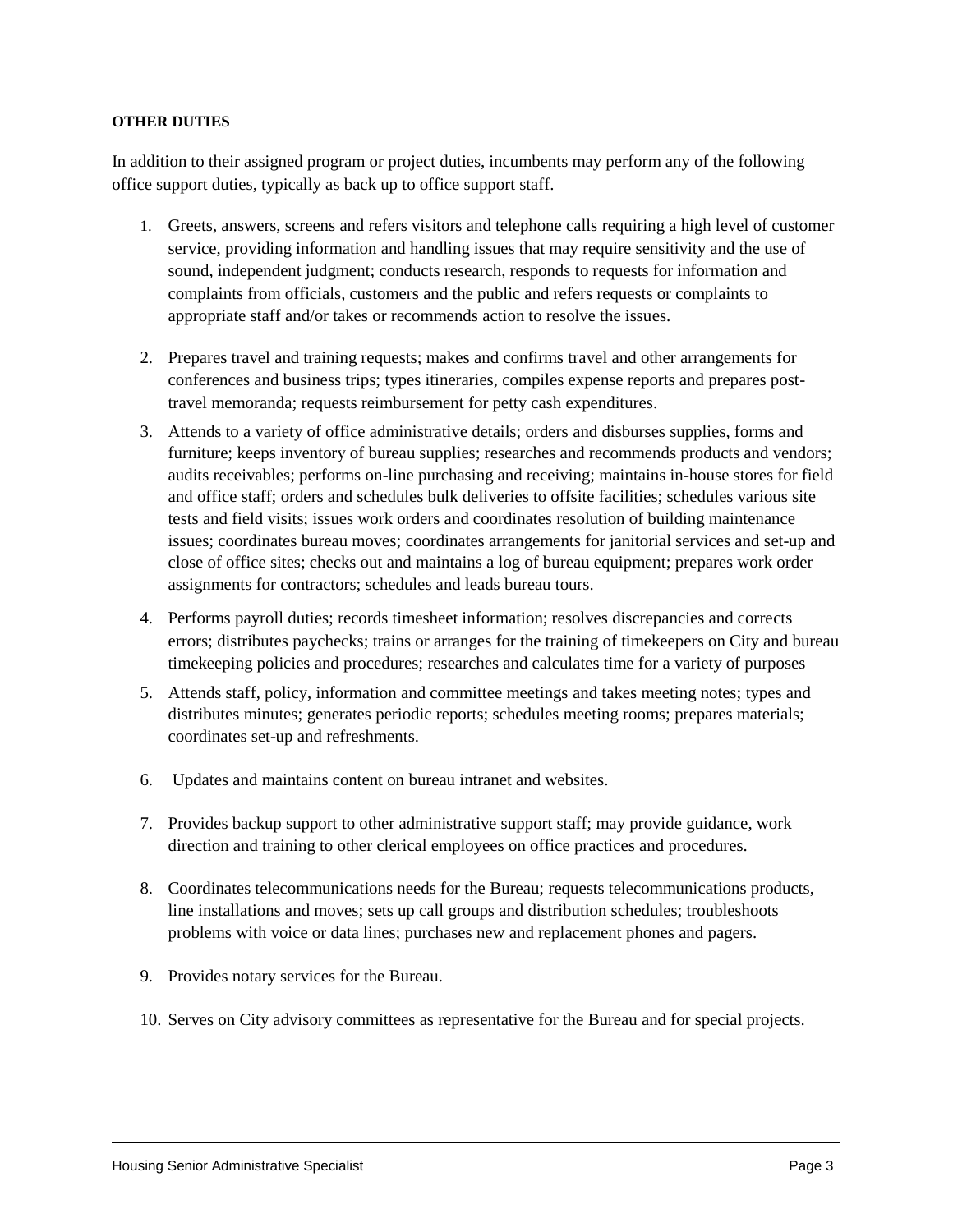#### **MINIMUM QUALIFICATIONS**

#### **Knowledge of:**

- 1. City organization, rules, policies and procedures applicable to assigned bureau responsibilities.
- 2. Office administration practices and procedures.
- 3. Principles and practices of sound business communication; correct English usage, including spelling, grammar and punctuation.
- 4. Customer service techniques and methods including dealing with people in sensitive situations and problem resolution.
- 5. Basic principles and practices of research, report preparation and project management.
- 6. Word processing, spreadsheet, database and other standard software to prepare a variety of routine to moderately complex documents and materials.
- **7.** City procedures and forms applicable to assigned duties, including payroll and timekeeping, purchasing, expense processing, record-keeping, archiving and filing.

### **Ability to:**

- 1. Operate a computer, making advanced use of word processing, spreadsheet, database and other specialized software.
- 2. Type accurately at a speed necessary to meet the requirements of the position.
- 3. Organize, set priorities and exercise sound, independent judgment within areas of responsibility.
- 4. Interpret, apply, explain and reach sound decisions in accordance with regulations, policies and procedures.
- 5. Organize and maintain confidential office and specialized files.
- 6. Compose routine correspondence from brief instructions.
- 7. Communicate clearly and effectively, orally and in writing.
- 8. Understand and follow written and oral instructions.
- 9. Learn and apply new information required for assigned projects and bureau responsibilities.
- 10. Prepare clear, accurate and concise records and reports.
- 11. Use tact and discretion in dealing with sensitive situations and concerned people and customers.